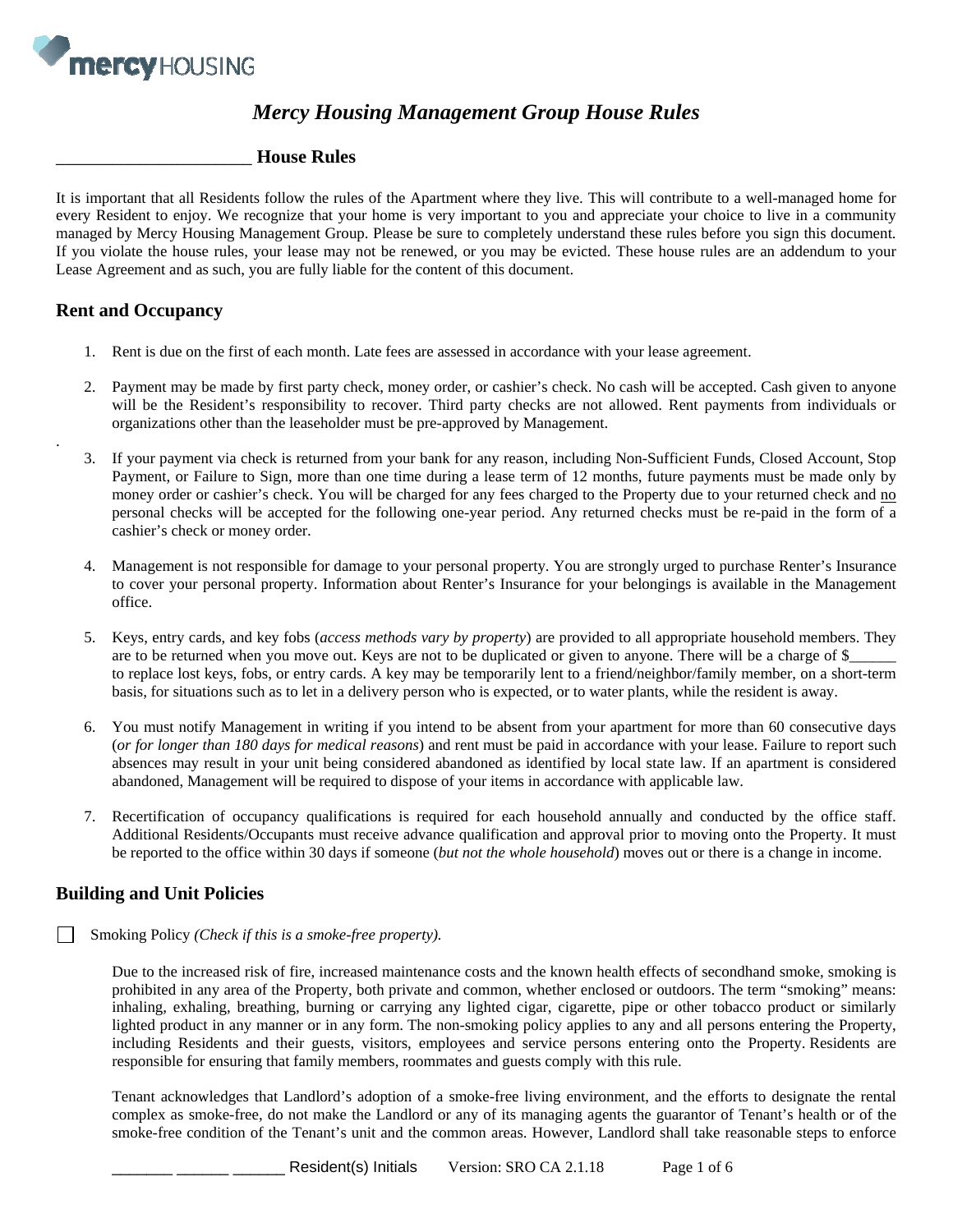the smoke-free terms of its lease. Landlord is not required to take steps in response to smoking unless Landlord knows of said smoking or has been given written notice of said smoking.

Check One:

This is a non-smoking property and vapor/e-cigarettes are *not allowed.*

This is a non-smoking property, but vapor/e-cigarettes *are allowed*.

- 1. Alcohol must not be consumed in common areas of the Property or near the Property, including the front of the building or parking area.
- 2. Even though the use of marijuana, medically or recreationally, is permitted under some state laws, it is illegal under Federal law. The Owner of this Housing Community does not permit the use of marijuana, in any form, or for any use, in the apartments, buildings, or on the grounds (*or common areas*). Illegal drugs **as deemed by Federal law**, must not be consumed, used, or sold oin common areas of the Property or near the Property, including the front area of the building or parking area.
- 3. Selling, sharing, trading, soliciting, distribution, growing or manufacture of illegal or prescription drugs is prohibited on or near the Property.
- 4. Personal belongings to include furniture, door mats, and bicycles must not be left in common areas/hallways of the building. Management is not responsible for unattended personal belongings.
- 5. Trash must be placed in sealed plastic bags and disposed of in designated trash areas immediately and not left on a balcony, patio, or in any common areas.
- 6. Trash and recyclables must be stored in containers, inside of your apartment rather than piled up inside or outside of an apartment. Boxes must be broken down and flattened prior to being placed in a trash receptacle. Alternate arrangements must be made for the disposal of items too large for the Property trash receptacles such as furniture, and for items that require special disposal to include paint, carpet, and appliances.
- 7. You may use the Resident Lounge, Computer Center or other locations *(if provided*) for your leisure activities during normal hours of operation. Loitering is not allowed in business areas such as the lobby, around entry gates or exit stairs, fire escapes or in areas next to Property, such as the front of the building.
- 8. Fire escapes, exit doors, and rear fire doors are for emergency use only. Fire doors must not be propped open. Tampering with any fire or life safety system is not allowed.
- 9. If you live in a building with interior hallways, the door to your apartment must be kept closed, in accordance with local fire codes.
- 10. Pets are allowed only under the terms of the Pet Policy as outlined in the Resident Selection Criteria, with advance written permission of the Property Manager. Pet rules as outlined in the Pet Agreement, must be followed. No fish tanks larger than 2.5 gallons are allowed.
- 11. Common areas such as the Computer Center and Laundry facilities are subject to Use Rules, which are posted and must be followed.
- 12. Under normal circumstances, appropriate attire is required at all times in the common areas. Examples include shoes and shirts.
- 13. You are responsible for the upkeep of your unit. This includes keeping it clean and free of clutter that blocks entry, exit or emergency egress (*windows*). Trash and food waste should be removed daily to improve sanitation and avoid pests.
- 14. All units will undergo periodic entry for pest control and regularly-scheduled inspections. Written notice is provided, and Residents must allow entry.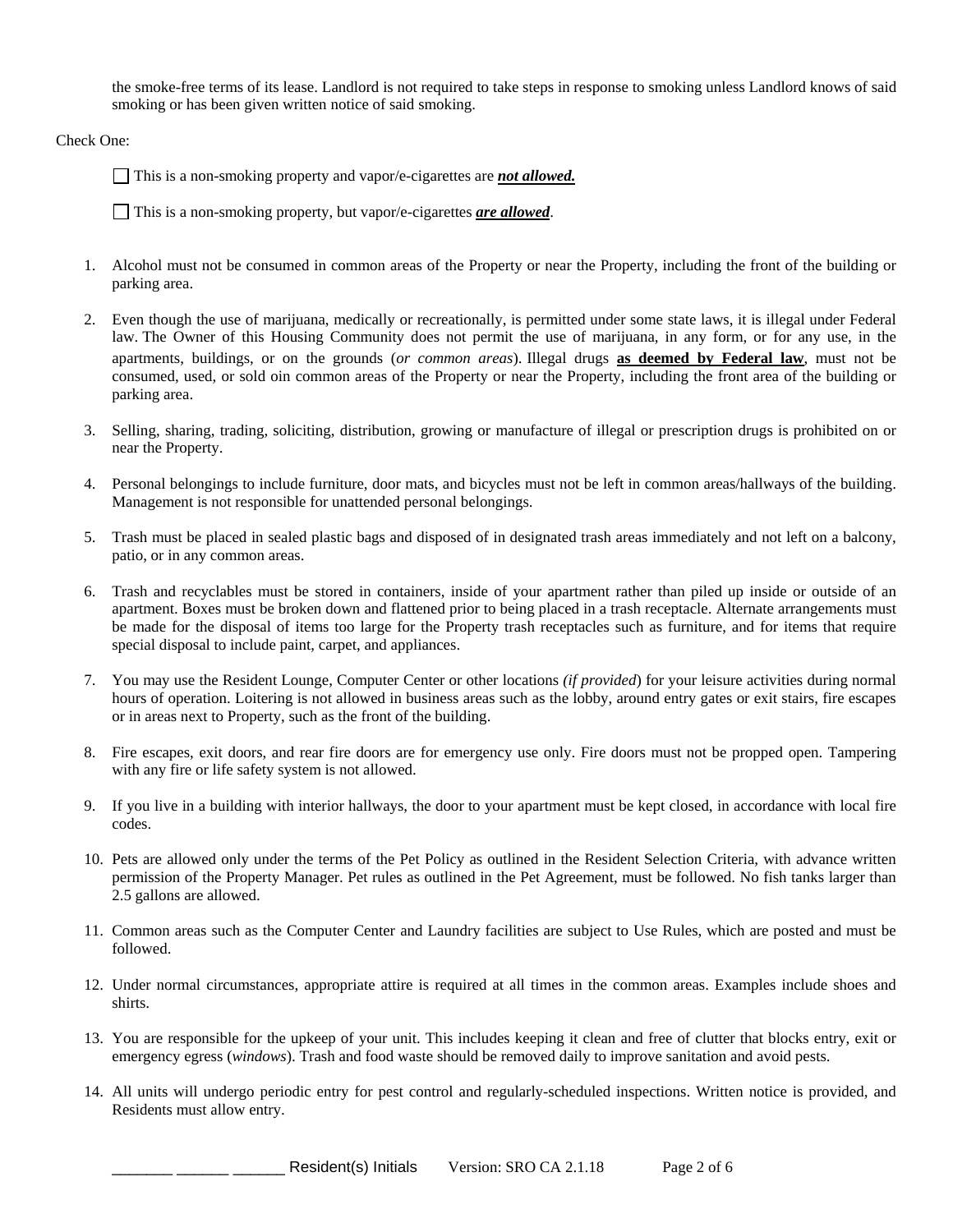- 15. Only outdoor furniture items are allowed on porches or patios; no indoor furniture, bikes, sporting goods, toys, etc. should be kept outside of your apartment. Clotheslines or other items being dried, such as clothing, cannot not be left on porches, patios or balconies. Mops, brooms, or similar items must not be visible from the street.
- 16. Potted plants may not sit directly on the patio/balcony surface if it is constructed of wood or stucco. Planters may not be attached in any way to the building. Plants must not interfere with any egress through entry or patio doors.
- 17. Plants or other items may not be positioned, or attached, to the ledge or railing of any balcony or patio. Bicycles, toys, swimming pools, and other personal effects are not to be left for longer than 1 day in common areas, yard areas, or any other area outside of the apartment. No attachments may be made to any exterior surface to include nails, screws, bolts, tacks, clamps, tape, glue or hooks. Pets may not be left unattended on patios or balconies.
- 18. No gasoline, paint, propane, or other flammable materials will be stored on the premises. Mops, brooms, or similar items must not be visible from the street.
- 19. Garage/yard sales are not permitted unless coordinated and approved by Management and Resident Services.
- 20. Smoke detectors/alarms must be working: Report to the office immediately for repair if they are not working. A Resident who damages, disconnects, or covers a detector/alarm will be required to pay the cost of replacement or repair. Tampering with smoke detectors/alarms in any way including removal of batteries, is a Federal offense and may result in eviction.
- 21. You are to report items for repair as soon as you notice them. Maintenance requests should be given to the office or Front Desk personnel along with signed permission for Maintenance personnel to enter your unit. Residents are to replace light bulbs, as needed, after occupancy. Work orders called into the office by the Resident do not require an additional signature for permission to enter.
- 22. Maintenance emergencies are to be reported immediately, 24 hours per day. Emergencies include fires, smoke, sparks or overflowing water, amongst other problems.
- 23. Except for normal wear–and-tear, you must pay the cost of repairing damage to your apartment. A list of charges for common repairs is available to every Resident.
- 24. The Property Manager must approve alterations to an apartment or to the building, in writing. This includes special paint, window treatments, etc.
- 25. Tape and stickers should not be placed on walls, doors, windows or furniture. Check with the office before using.
- *26.* Residents are not to hang plants, lamps, mobiles, etc. from, or otherwise disturb the ceiling or ceiling attachments (*sprinkler head, smoke alarm, etc.)*
- 27. Signs, advertisements, etc. are not to be affixed to any part of the premises that can be viewed by the general public.
- 28. During potentially damaging weather, Residents must close all windows to prevent damage from rain, wind, etc. and will be responsible for all damages resulting from failure to do so.
- 29. Anything showing on or through a window must be removed at Management request.
- *30.* You are responsible for your personal phone services and your utilities.As specified in your lease agreement.
- *31.* Parking of Resident vehicles is allowed as follows. Resident cars in a building parking lot must be registered with Management, be in working condition, have proof of insurance and have a current registration. Otherwise they will be towed at the owner's expense. Visitor vehicles are subject to the same requirements. Cars are not to be backed into parking spaces.
- 32. No car repair or maintenance is allowed anywhere on the Property, including parking areas. This includes oil changing and washing.
- 33. Bicycles and Motorcycles must be registered with Management. Bike storage is subject to rules posted in any bike storage area. No repairs or maintenance in common areas or inside the apartment.
- 34. Riding of bikes, scooters, skateboards or other recreational vehicles in buildings, courtyards or parking lots is not allowed.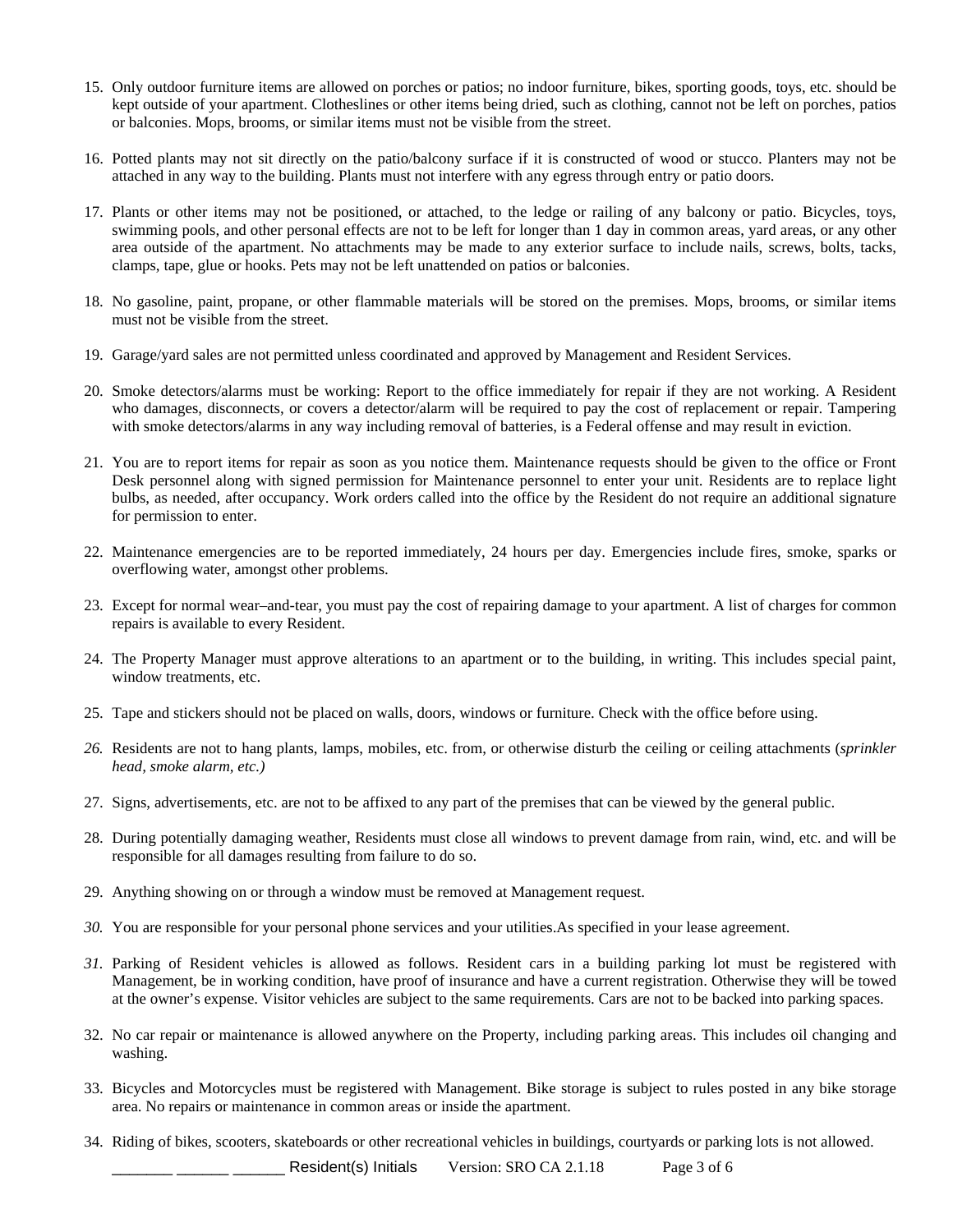35. The office is open for your business needs from  $a.m.$  to  $p.m.$  Monday through Friday.

36. If you lock yourself out of your apartment and do not have a key, outside of posted office hours (check applicable policy):

You must call a locksmith and pay the charges directly to them for their service.

 Call the emergency maintenance number. A member of management/maintenance will unlock the door for you. A charge of \$\_\_\_\_\_ will be posted to your account and must be paid to the office with your next rental payment.

 Call the locksmith directly at \_\_\_\_\_\_\_\_\_\_\_\_\_\_\_\_\_\_\_\_\_\_\_\_\_. You must provide whatever identification required by the locksmith, in order for them to complete the lockout service. The cost of the lockout service will be billed to the property or you will be reimbursed if no account is set up.

- 37. Owner and Management are not responsible for delivery, damage, or loss of messages, packages, mail or other material left at doorways or at the Management office.
- 38. Personal washers and dryers, other appliances, or water filtration systems must be approved by Management. Freezers are not allowed. Resident agrees to not install fans, heaters, or air conditioners in the unit, place any aerials, antennas or other electrical connections on/in the unit. Portable heaters are not allowed to be used anywhere on the property.
- 39. Barbeques/grills of any type are not allowed anywhere on the premises, except as provided by Management.
- 40. Satellite Dishes/Antennas must comply with the Property's satellite dish policy.
- 41. All firearms in the possession of a resident, guest or service provider must be licensed and carried in accordance with state and local laws. The use of any type of weapon, firearm, or dangerous object is strictly prohibited within the boundaries of the property. This includes, but is not limited to:
	- Shotguns, handguns, pistols, rifles, etc.
	- Ammunition of any type
	- Pellet guns, B.B. guns, air guns (pistols, rifles, etc.), of any type
	- Archery equipment (bows, arrows, targets, etc.)
	- Any, and all types of sling shots or any device that could shoot a projectile
	- All sharp edged or pointed objects (i.e., knife, sword, etc.) used with the intent to threaten, intimidate, or harm another.
	- Any, and all types of explosives, fireworks, and flammable/explosive chemical(s) including, but not limited to, propane tanks, charcoal, and lighter fluid.
	- Any other type of instrument, object, and/or material that may be deemed a weapon when used with the intent to threaten, intimidate, or harm another. The illegal possession of weapons by a resident, a resident's service provider or a resident's guest is prohibited and constitutes a material lease violation.

# **Being a Good Neighbor**

- 1. We do not allow/tolerate violence at this Property. Participation in abusive, disruptive, violent, or injurious behavior to other Residents, Staff or Visitors is prohibited. **See VAWA Policy language.**
- 2. Abusive or foul language, harassment, panhandling or unsolicited advances toward Residents, Staff or visitors is prohibited.
- 3. Observe quiet time between 10:00 p.m. and 8:00 a.m., loud noises from personal conversations or from TVs, radios, stereos, musical instruments, etc are not allowed. Be aware of noise you make at all times. This includes common areas and hallways. Management's discretion shall be final.
- 4. Respect the privacy of other Residents. Except in an emergency, knock on their door only between 8:00 a.m. and 10:00 p.m.
- 5. Report violations of building rules or illegal activity to Management.
- 6. If another Resident seems to be having difficulty, inform Management.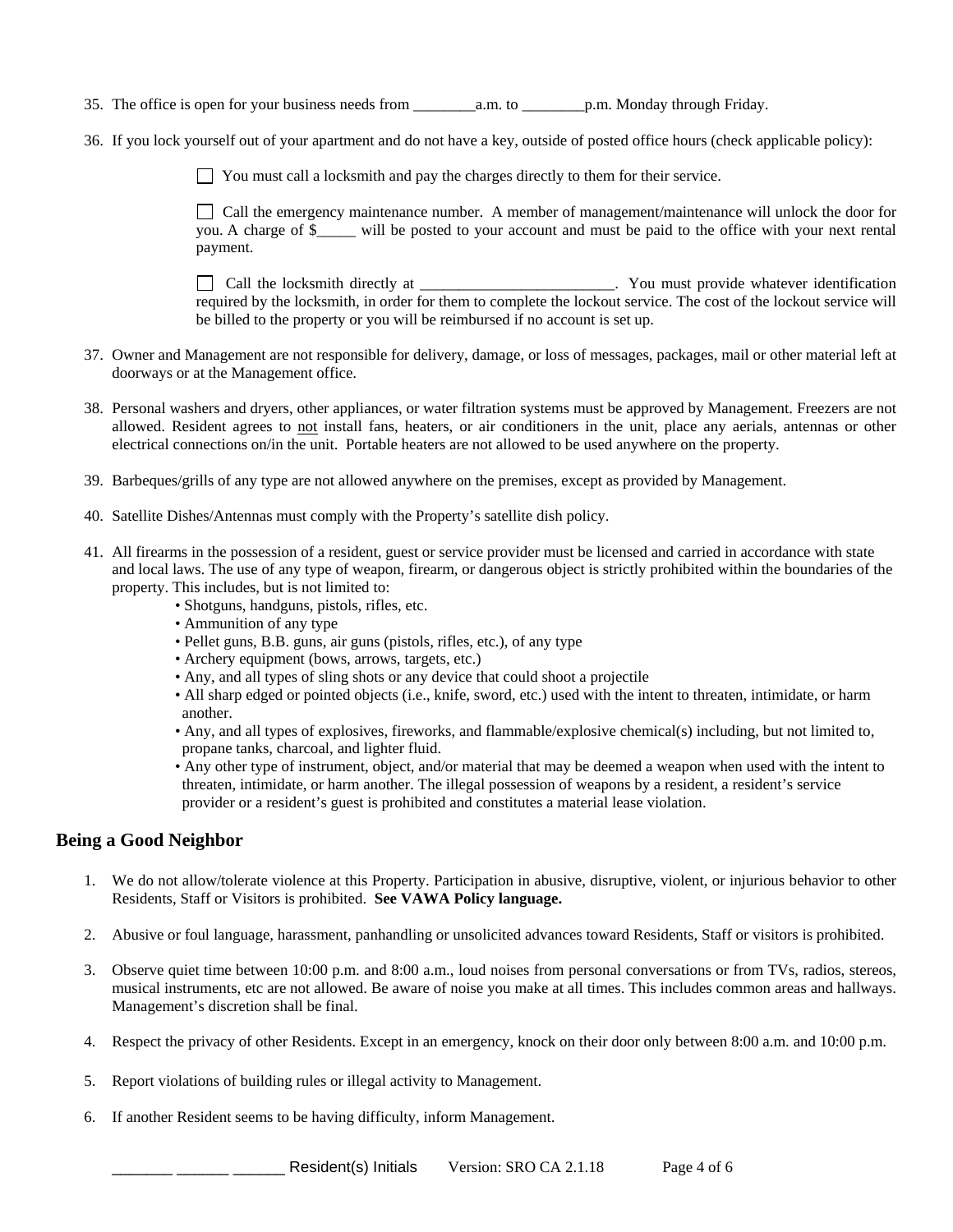- 7. Common areas such as Laundry facilities, are available only during specified posted times.
- 8. Concerns or complaints should be in writing, signed and given to Management.

#### **VAWA POLICY-Language**

The Violence Against Women Act (VAWA) provides protections for victims of domestic violence, dating violence, sexual assault, or stalking. VAWA protections are not only available to women but are available equally to all individuals regardless of sex, gender identity, or sexual orientation. The full VAWA Notice of Right and Certification has been included with your lease documents. A copy will be provided to you upon request, or can be accessed on our website at: https://www.mercyhousing.org/FAQs

Mercy Housing will take into account individual circumstances when making a determination to terminate tenancy; such circumstances might include, among other things, the seriousness of the offending action, the extent of participation by the leaseholder in the offending action, and whether the leaseholder, if not the wrongdoer, took all feasible steps to prevent the offending action from occurring and has removed the offending person from the lease or otherwise banned the offending person from the premises in the future.

#### **LEASE ADDENDUM**

The HUD-approved lease addendum will be implemented and provided in accordance with HUD guidance.

#### **Guests**

This Property has limited space for visitors. In order to provide a quality home for all of our Residents, we have outlined specific considerations/rules concerning Resident guests. The Property Manager may make occasional allowances for special family situations if requests are made at least 24 hours in advance.

- 1. Guests are welcome and will be required to follow the rules of the building. Guests who violate building rules will not be allowed to enter the Property in the future.
- 2. Management reserves the right to refuse admission to any Non-Resident at any time.
- 3. You are responsible for all actions of your guest, while the guest is on the Property. A rule violation or damage caused by a guest of a Resident is treated as a rule violation by the Resident household they are visiting, regardless of the age of the visitor.
- 4. Mail service is for Residents only. All other mail will be returned to sender.
- 5. Guests may not stay on the Property more than 7 days total in a 90-day period. You may have one overnight guest at a time, no more than twice per week. Not applicable for approved care-givers.
- 6. If your guest is under age 18, you must inform the Property Manager and provide documentation as required. The guest will be signed in for emergency purposes.
- 7. Guests 18 years and older must sign-in and leave a valid identification with the Desk Clerk. Agency workers may show a picture ID issued by the agency that they represent.
- 8. Visitors must know your name and your apartment number, and be allowed entry by you, or the Desk Clerk will not admit them.
- 9. Guests will not be admitted without your presence. The Desk Clerk will attempt to reach you at your apartment but cannot be responsible to contact you elsewhere in the building.
- 10. Guests may visit from 8:00 a.m. until 11:45 p.m. No guests are admitted after 11:45 p.m. at properties with a Desk Clerk.
- 11. You must accompany your guest wherever they are on the property. Guests under 12 years of age are not to be left alone in your unit or elsewhere on the Property. Guests under 18 years of age are not to be left alone in a unit overnight.